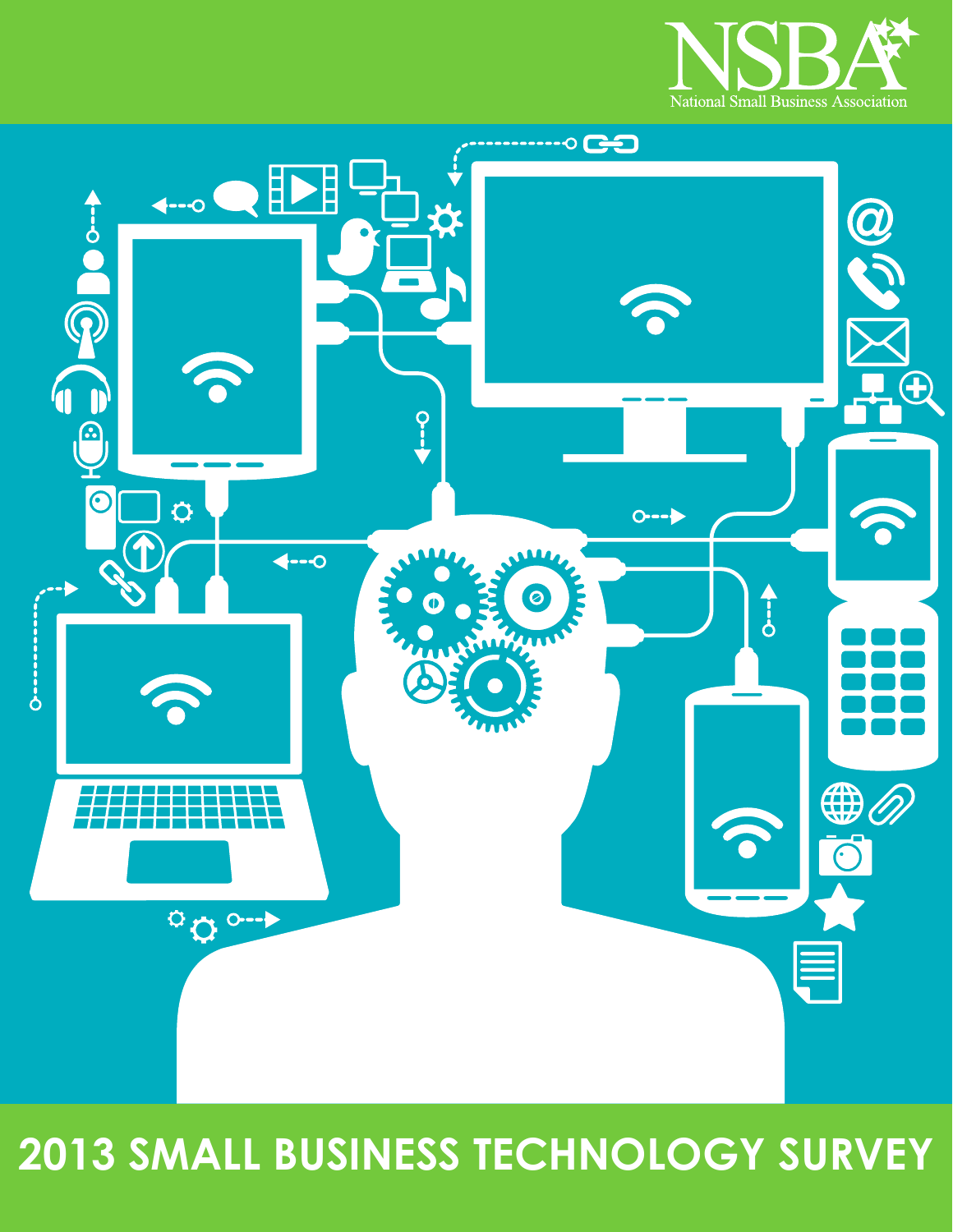# **FOREWORD**

In an increasingly technology-reliant global marketplace where cybersecurity issues and vulnerabilities can bring commerce to a screeching halt, understanding how small businesses utilize technology is of critical importance not only to policymakers, but to thought leaders in the IT industry. To help provide clarity on how small-business owners utilize technology—as well as a host of related data points, including intellectual property, data collection and storage, and so on—NSBA recently surveyed more than 800 small-business owners and is pleased to provide the results of that survey this document, the NSBA 2013 Small Business Technology Survey.

Celebrating more than 75 years as the nation's first small-business advocacy organization, part of NSBA's mission is to address the needs and represent the concerns of the small-business community. A staunchly nonpartisan organization, NSBA conducts a series of surveys throughout the year, including our semiannual Economic Reports. The 2013 Small Business Technology Survey provides both a snapshot small business in today's ever-changing technology landscape, as well as provides trending data from our past technology survey which was conducted in 2010.

Among the key findings when it comes to utilization of technology, the NSBA survey found that, as expected, newer technology platforms such as cloud computing, smart phones, tablets and high-speed internet options all increased over the past three years. Today, the majority of small-business owners, 74 percent, utilize a smart phone—up from 57 percent in 2010. There also was a marked increase in usage of laptops, from 67 percent in 2010 to 84 percent today.

There was a drop in the number of small-business owners who pay an outside firm to handle their IT, which is likely driven by two factors: the economic challenges small businesses have faced in the last several years; and improved IT platforms and the growing reliance on–and therefore need to understand—these technology tools and platforms. These significant changes in utilization are at the root of why there was such a notable increase in the number of smallbusiness owners who report they allow employees to telecommute—up from 44 percent three years ago to 60 percent today.

The majority of small firms do have a Website for their business, and nearly one in five has a mobile website. The majority of small firms (66 percent) report they maintain their website internally, while 30 percent—down from 41 percent three years ago—pay an outside company. When it comes to selling online, there was a notable drop in small businesses that accept credit or debit cards as payment and an increase in third-party vendors, likely due in part to increasing worries about cybersecurity as well as costs and lack of transparency when it comes to swipe fees.

Social media continues to play a growing role in many small businesses online strategy. Today, just 27 percent saying they don't use any social media at all, whereas three years ago, 53 percent said they didn't use social media.

When it comes to IT challenges facing small-business owners, the cost of needed upgrades, security issues and the time it takes to fix problems were rated the top three. Furthermore, 94 percent of small-business owners say they are very or somewhat concerned about cybersecurity while nearly half of small businesses report having been the victim of a cyber-attack. These attacks result in significant losses of time and service interruptions, and typically cost these firms thousands of dollars. Among those whose banking accounts were hacked, the average losses were \$6,927.50.

Underscoring the importance of security and strong intellectual property protections, this survey found that one in four small firms report owning a patent, the majority of which they personally developed rather than purchased. Unfortunately, among those impacted by the new patent reform law, the America Invents Act, the overwhelming majority say it has had a negative impact on their business.

It is our hope that this survey will help drive and inform policy decisions to make technology work for small-business owners, not against them. Conducted on-line Aug. 14 – 23, 2013 among 845 small-business owners, we hope you find this survey informative and useful.

Sincerely,

Air Tractor, Inc.

David Ickert Todd McCracken NSBA Chair NSBA President and CEO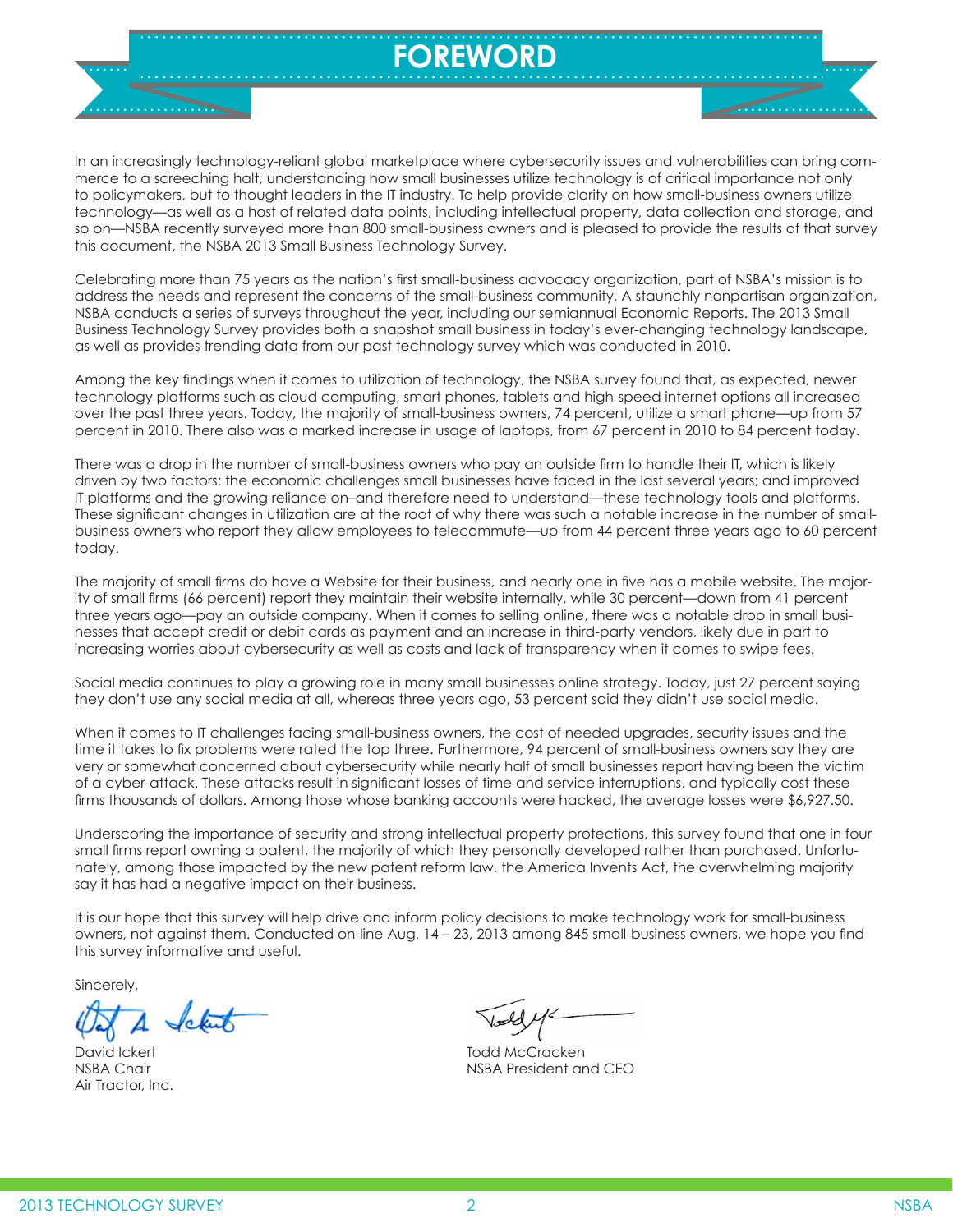# **DEMOGRAPHICS**



What were your gross sales or revenues for your most recent fiscal year?







Which of the following best describes the structure of

Which of the following best describes the industry or sector in which your business operates? (Based on NAICS codes)

| Manufacturing                                  | 16%   |
|------------------------------------------------|-------|
| Scientific and Technical Services              | 15%   |
| Professional                                   | 13%   |
| Other Services (except Public Administration)  | 11%   |
| Construction                                   | $9\%$ |
| Information (IT)                               | 8%    |
| <b>Wholesale Trade</b>                         | 6%    |
| Retail Trade                                   | $6\%$ |
| <b>Health Care and Social Assistance</b>       | 3%    |
| Real Estate, Rental and Leasing                | 3%    |
| Agriculture, Forestry, Fishing and Hunting     | 2%    |
| <b>Educational Services</b>                    | 2%    |
| <b>Management of Companies and Enterprises</b> | $1\%$ |
| Administrative and Support                     | $1\%$ |
| Arts, Entertainment, and Recreation            | $1\%$ |
| Transportation and Warehousing                 | $1\%$ |
| Waste Management and Remediation<br>Services   | $1\%$ |
| <b>Utilities</b>                               | $1\%$ |
| Finance                                        | $1\%$ |
| Accommodation and Food Services                | $1\%$ |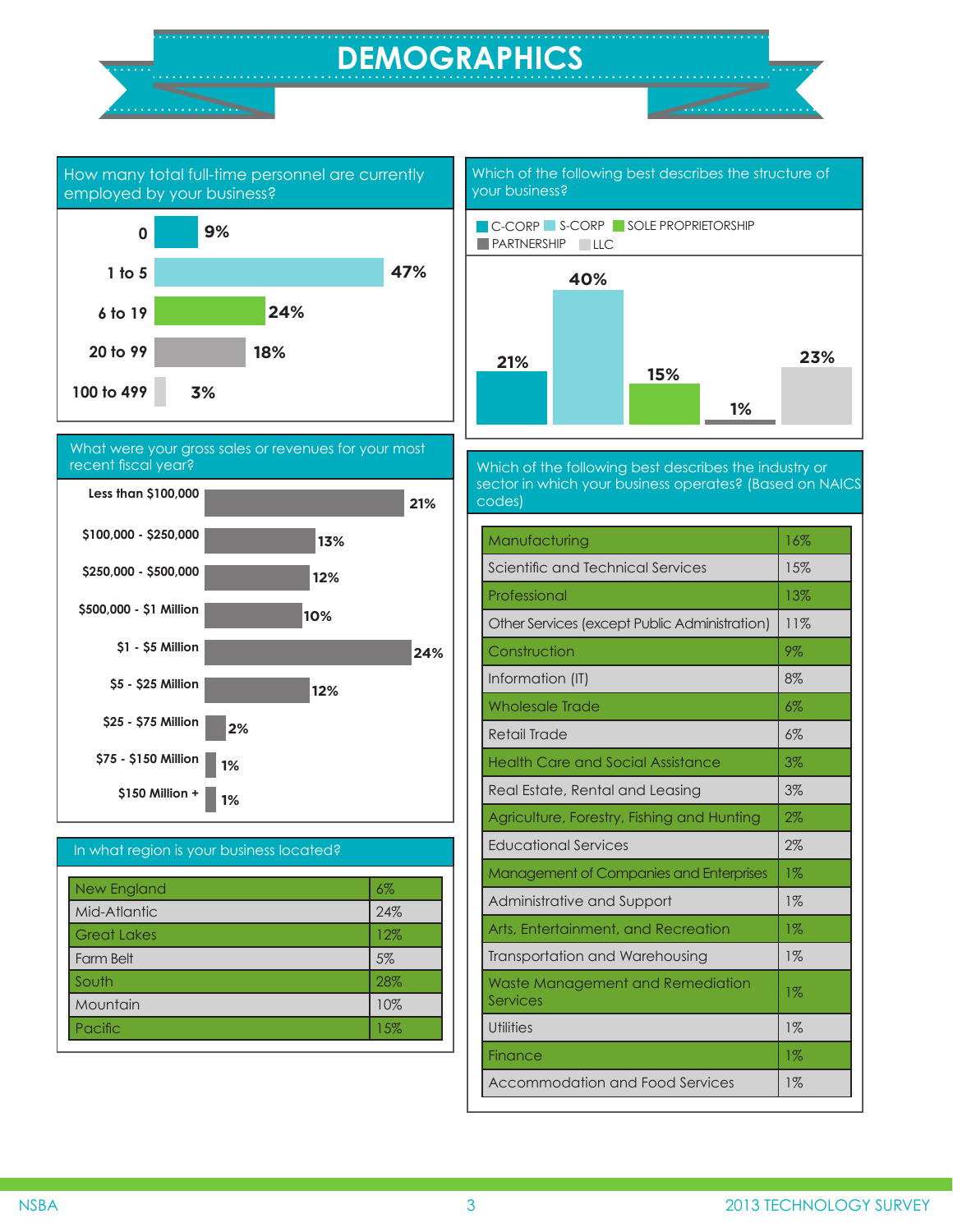**SMALL BUSINESS UTILIZATION OF TECHNOLOGY**

This survey found an expected increase in utilization of technology and, specifically, newer technology platforms such as cloud computing, smart phones, tablets and highspeed internet options. These newer platforms, coupled with the fact that the survey sample represented a slightly smaller average business size with a higher concentration in IT industries explains the high rate of small business owners who are primarily responsible for their tech support. The survey also saw a drop in the number of small-business owners who pay an outside firm to handle their IT, which is likely also driven by the economic challenges small businesses have faced in the last several years.

Over the past 12 months, has your business become more or less dependent on the use of technology?

| More           | 50%   |
|----------------|-------|
| About the same | 49%   |
| Less           | 0%    |
| Not sure       | 0%    |
| N/A            | $1\%$ |



How important is technology, and keeping up with new technology, to the success of your company?







**Today, the majority of small-business owners, 74 percent utilize a smart phone—up from 57 percent in 2010. There also was a**  marked increase in usage of laptops, from 67 percent in 2010<br>to 84 percent today.<sub>,</sub> **to 84 percent today. "**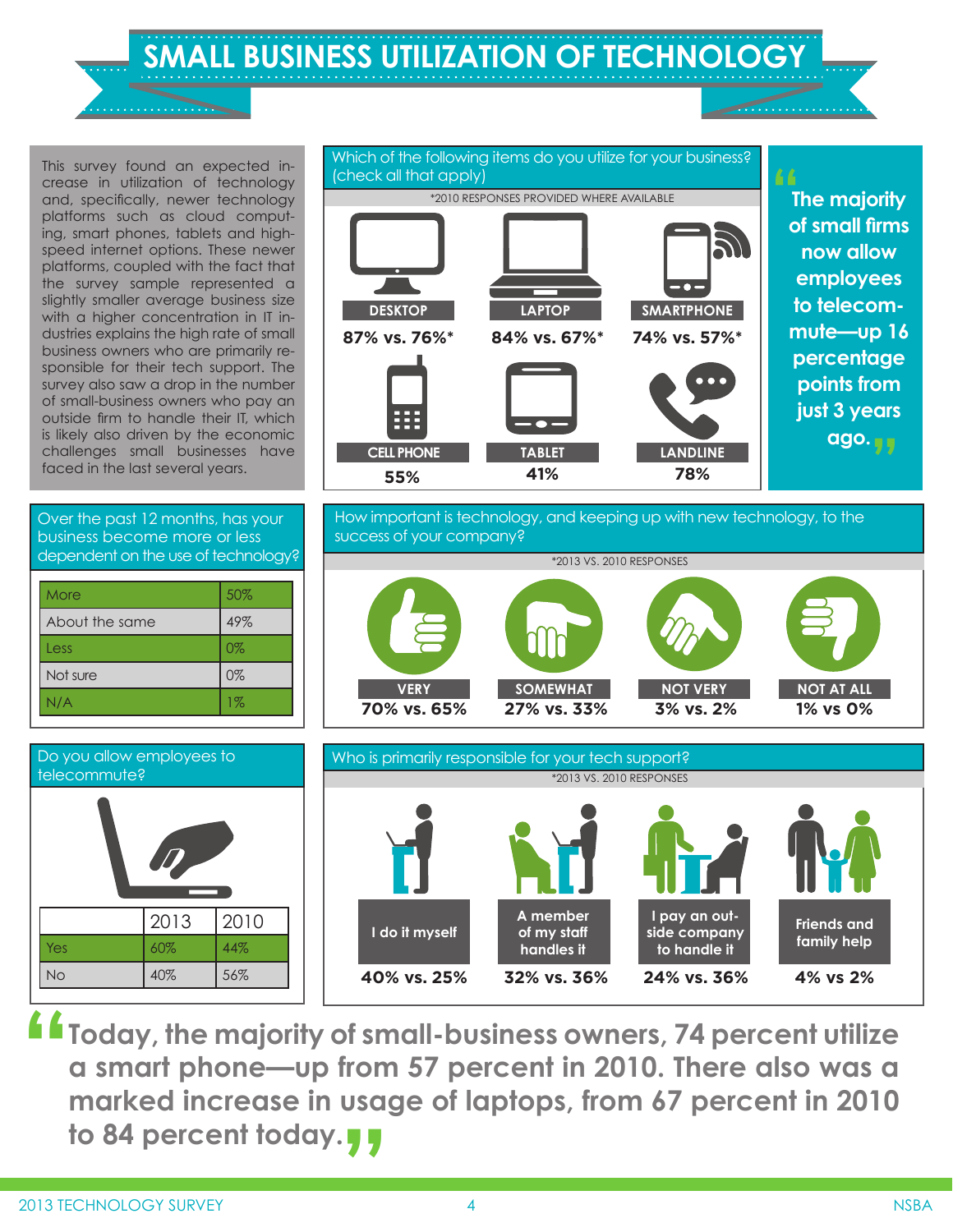Which of the following business activities do you conduct online? (Check all that apply) Does your business utilize cloud computing technologies? What kind of Internet service does your business have? (check all that apply) Among those still using dial-up service, why don't you utilize broadband or another high-speed Internet service? 2013 2010 Purchase supplies and  $\begin{array}{|c|c|c|c|c|c|} \hline 85\% & 84\% \hline \end{array}$ Manage banking accounts | 83% | 73% Pay bills or utilize electronic bill pay 72% 62% Manage payroll and the state of the 44% 41% Conducting phone calls or teleconferences (e.g.: skype or VOIP) 59% 28% Conducting meetings (e.g.: we-bex) 45% 18% Dial-up | 2% DSL 31% Broadband | 28% Cable 1 40% Fiber | 18% Satellite | 5% AirCard 8% Other 3% Too expensive | 38% Not needed | 13% **No** Yes No **57% 43%**

**SMALL BUSINESS UTILIZATION OF TECHNOLOGY**

**Not surprising, there was a huge jump in small firms utilizing cloud computing. In 2010, it was just five percent—today, 43 percent are on the cloud. " Five<br>77** 

Not available  $\vert$  50%

. . . . . . . . . . . . .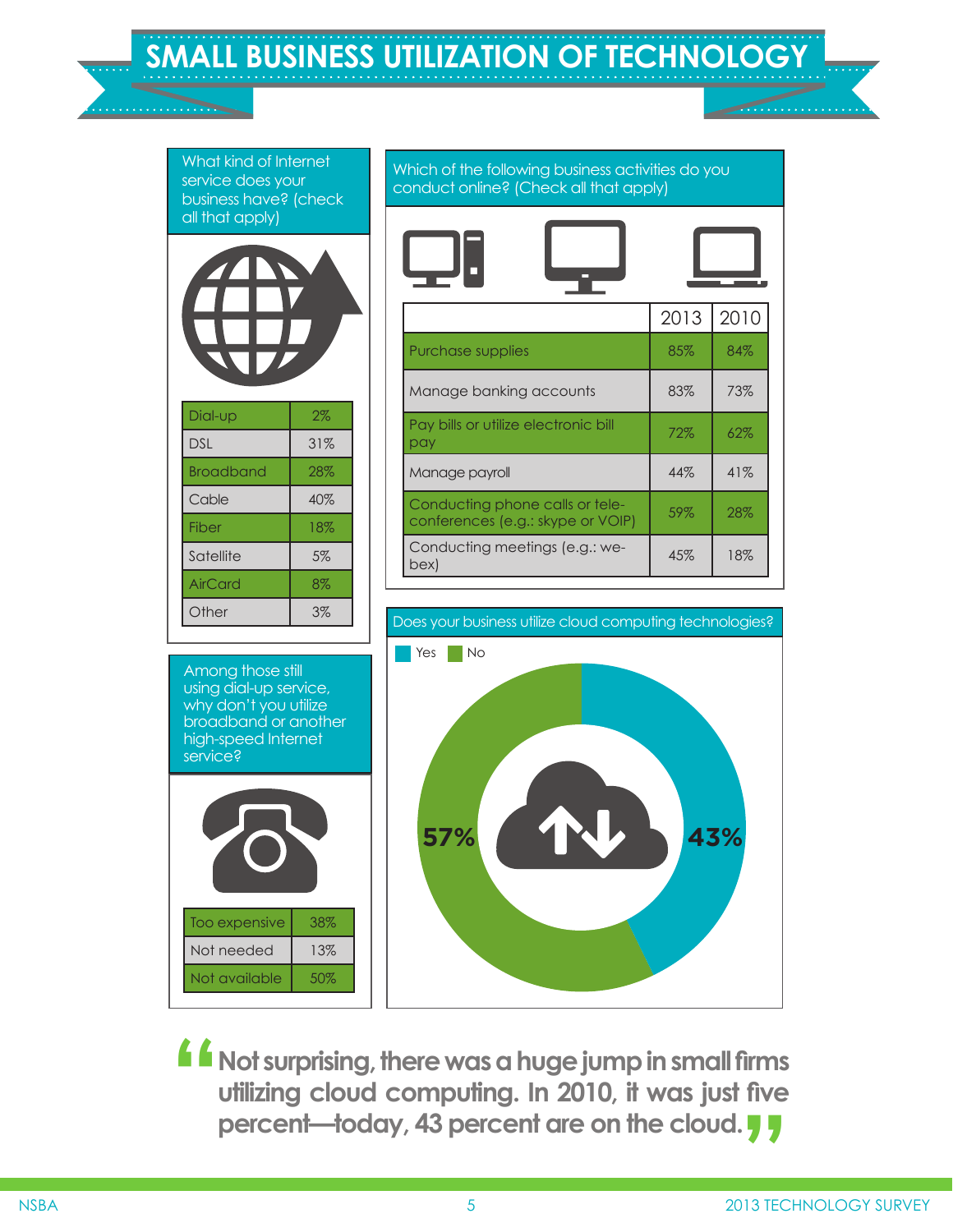Maintaining an online presence continues to be an important component for small firms. The majority of small firms have a Website for their business, and nearly one in five has a mobile website. Among those that do not have a website, one-third say they are in the process of developing one.

When it comes to selling their products online, the majority say they do not sell on-line. This is primarily attributable to respondents saying they do not have products or services to sell online, or that their products/services are highly specialized and/or of a high-dollar value, making online sales not feasible.

Social media is a growing piece of small businesses online strategy. LinkedIn and Facebook continue to lead the field in terms of social media outlets used for business purposes. There was a notable drop in those small firms who said they don't use any social media whatsoever, from 53 percent in 2010 to just 27 percent today.



#### Among those businesses that DON'T have a business website, what is the primary reason?

| Not necessary for my business        | 27% |
|--------------------------------------|-----|
| Too difficult to create/maintain     | 19% |
| Too costly                           | 12% |
| Other                                | 10% |
| All possible domain names were taken | 2%  |



### What is the primary reason you don't you sell your goods and or services online?

| I don't have products or services I can sell-on line | 68%   |
|------------------------------------------------------|-------|
| Too expensive                                        | 4%    |
| Don't know how                                       | $4\%$ |
| I don't have a Website                               | $3\%$ |
| I use a distributor to sell my products online       | $2\%$ |
| High-speed internet is unavailable                   | $1\%$ |
| Other                                                | 20%   |

Do you sell your products

. . . . . . . . . . . .



How do you sell your products or services online? (check all that apply)

| Through my<br>website    | 85% |
|--------------------------|-----|
| E-bay                    | 11% |
| Online distributor       | 10% |
| Amazon                   | 7%  |
| Trade-specific<br>portal | 7%  |
| Craigslist               | 7%  |
| Etsy                     | 2%  |

**f** f The majority of<br>
small firms, 66<br>
persont maints **small firms, 66 percent, maintain their website internally, while 30 percent—down from 41 percent three years ago - pay an outside**  company.<sub></sub>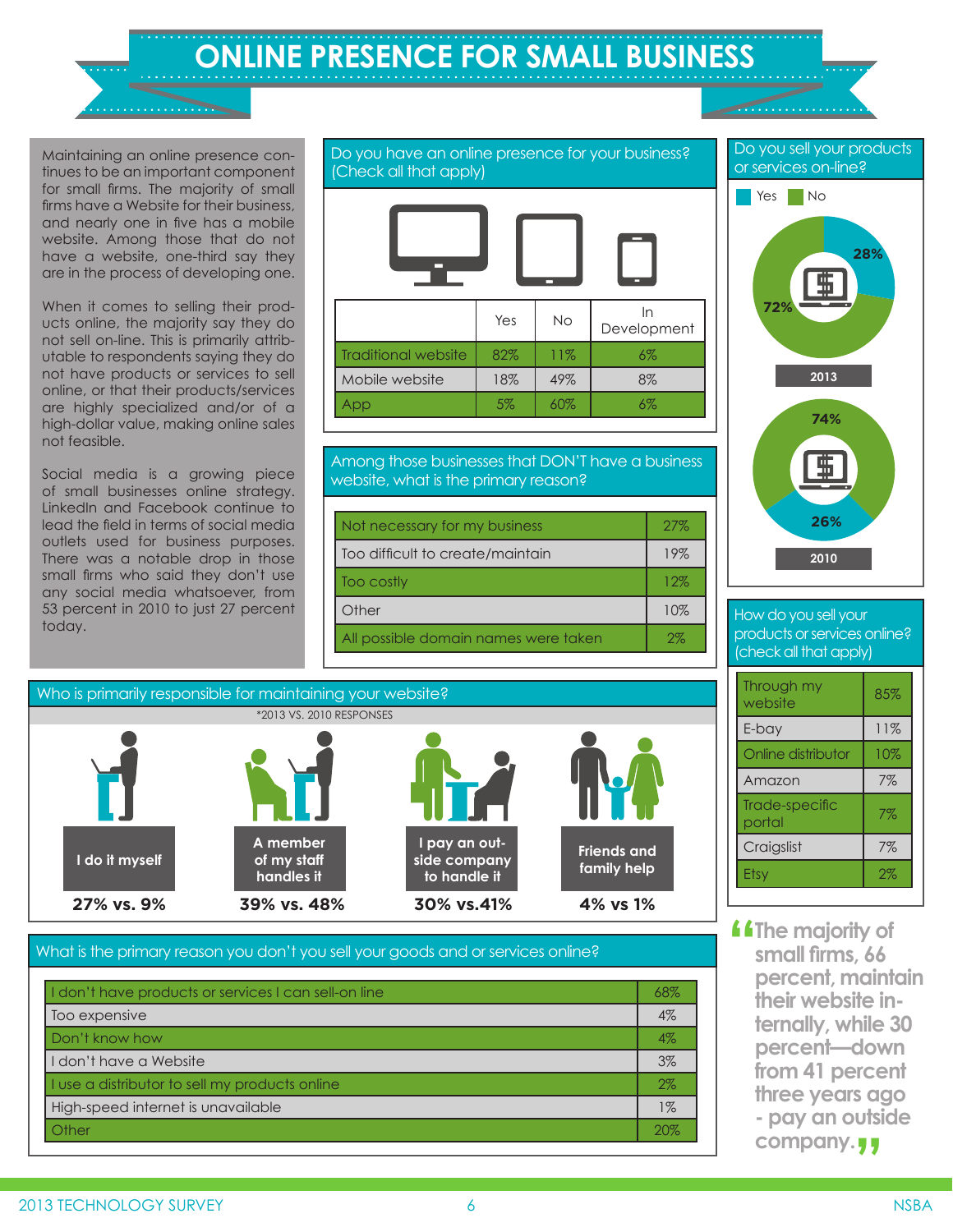# **ONLINE PRESENCE FOR SMALL BUSINESS**

### How do you accept payments online? (Check all that apply) 2013 2010 Credit or debit cards 69% 91% Pay-pal 22% Through an E-bay or nnough an E-bay or [19%] 2%<br>Amazon account 19%] 2%

\*The majority of "other" responses were checks, banking transfers, money orders and purchase orders and/or invoices

Other\* 20% n/a

### Do you charge your customers sales tax for the state in which you reside or in which they reside?



**Exercise 18 There was a notable drop**<br> **Exercise that and apply)**<br> **Exercise that and apply)**<br> **Exercise that and apply)**<br> **Exercise that are all that the property of the set of the property of the property of the propert in small businesses that accept credit or debit cards as payment and an increase in third-party vendors, likely due in part to increasing worries about cybersecurity as well as costs and lack of transparency when it comes " to swipe fees.**

Which of the following social media platforms do you utilize? (Check all that apply)

|                                  | 2013 | 2010 |
|----------------------------------|------|------|
| LinkedIn                         | 57%  | 37%  |
| Facebook                         | 50%  | 33%  |
| None – I do not use social media | 27%  | 53%  |
| Twitter                          | 26%  | 12%  |
| Google+                          | 24%  | n/a  |
| YouTube                          | 19%  | n/a  |
| <b>Blogs</b>                     | 10%  | n/a  |
| Pinterest                        | 6%   | n/a  |
| <b>Wikis</b>                     | 3%   | n/a  |
| Foursquare                       | 2%   | n/a  |
| Instagram                        | 2%   | n/a  |



| <b>Business networking</b>    | 85% |
|-------------------------------|-----|
| Keeping in touch with friends | 48% |
| Political advocacy            | 14% |
| <b>Other</b>                  | 9%  |

**Business networking remains the number reason why small-business owners utilize social media. " "**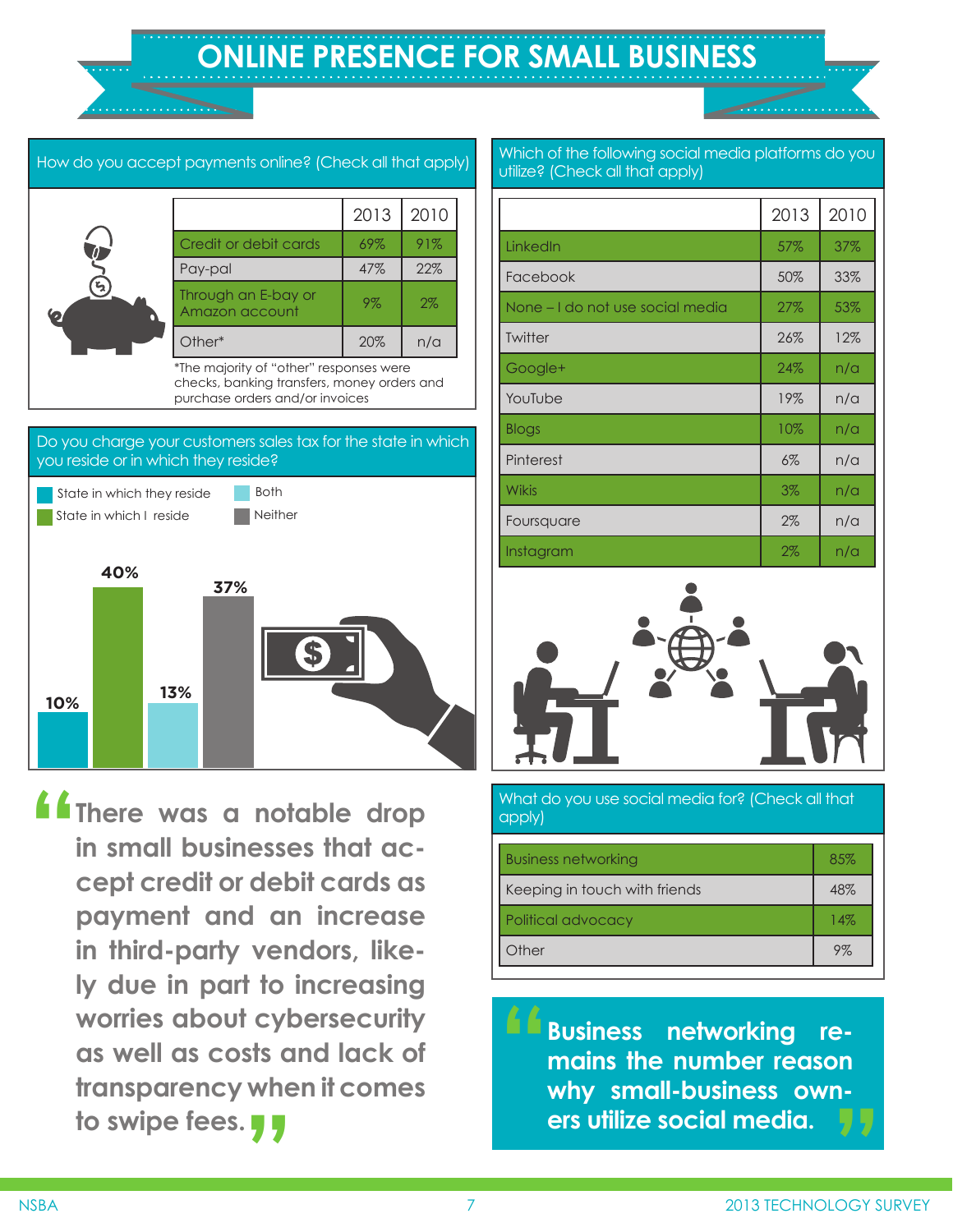**TECHNOLOGY CHALLENGES FACING SMALL BUSINESS**

Underscoring the growing availability of technology tools and their affordability, nearly every major broad technology challenge decreased between 2010 and 2013. Those that didn't decrease—the time it takes to fix problems—reflect the fact that more and more firm owners handle IT themselves.

When it comes to challenges with their Websites, time was again a key factor with the majority, 64 percent citing the time it takes to make updates as their biggest challenge. Cost maintenance was less of a factor, however one-fourth still said it was the biggest issue they face concerning their website.

**Nearly half of all small " businesses have been a victim of cyberattacks. "**

What are the biggest challenges you face with your company's use of technology? (Check all that apply)

|                                                             | 2013   | 2010 |
|-------------------------------------------------------------|--------|------|
| Cost of needed upgrades to<br>technology                    | 44%    | 51%  |
| Security issues                                             | 42%    | 52%  |
| Time it takes to fix problems                               | 41%    | 37%  |
| Cost of maintaining technology                              | 36%    | 49%  |
| <b>Breaks in service</b>                                    | $30\%$ | 31%  |
| Lack of expertise                                           | 26%    | 26%  |
| Response time from external tech-<br>nology support company | 18%    | 13%  |
| Location of my business (I am in a<br>very rural area)      | 9%     | n/a  |
| Other                                                       | 7%     |      |

What are the biggest challenges you face with your website? (Check all that apply)

| Time it takes to make updates                                                                                 | 64%   |
|---------------------------------------------------------------------------------------------------------------|-------|
| Cost of maintaining the site                                                                                  | 26%   |
| Finding a reliable website professional                                                                       | 21%   |
| Keeping up with and protecting name/brand<br>from growing list of domains (e.g.: .net, .app,<br>,biz, us, etc | 20%   |
| Security issues                                                                                               | 15%   |
| Response time from external Web mainte-<br>nance company                                                      | $9\%$ |
| Other                                                                                                         | 14%   |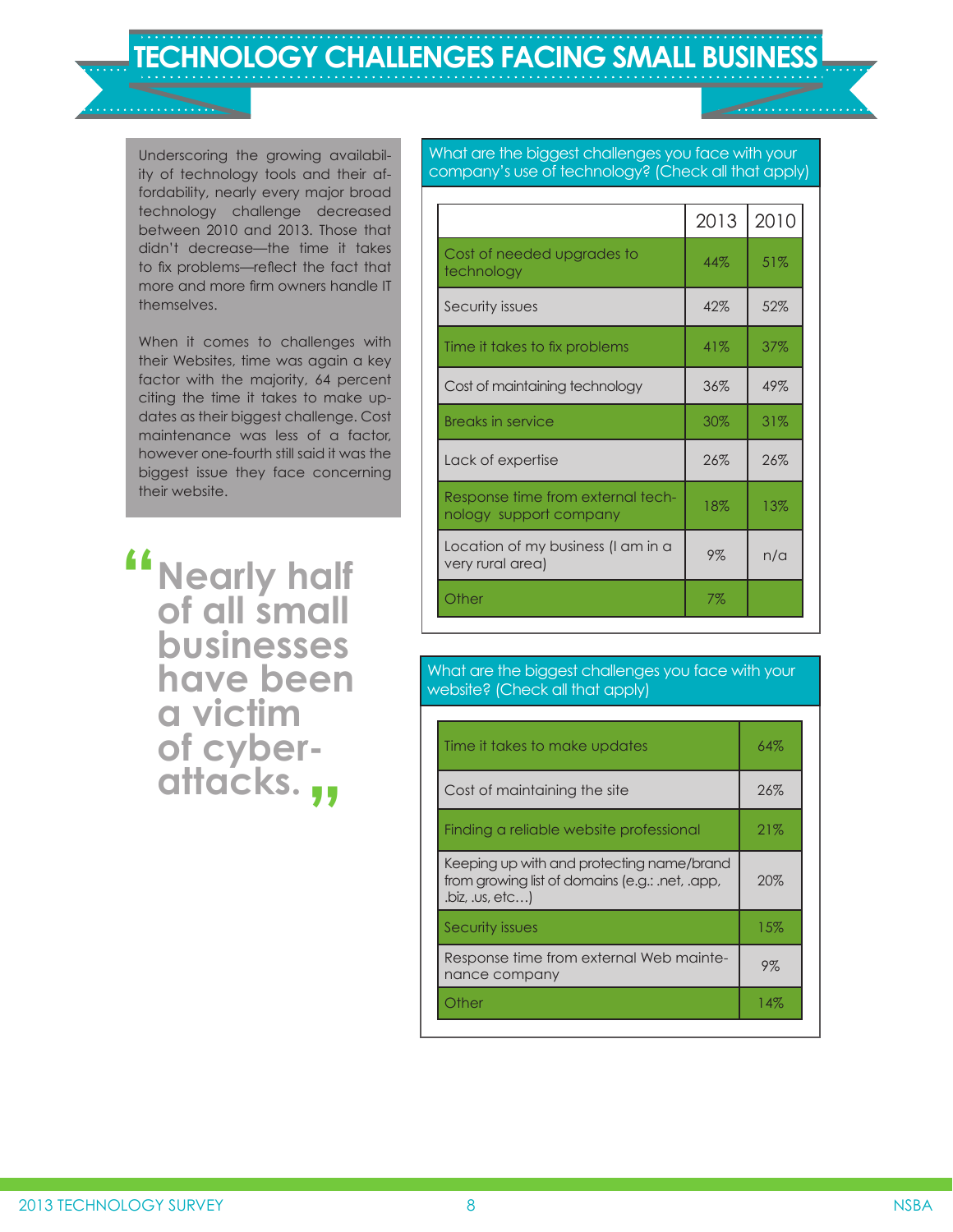# **CYBERSECURITY**



The overwhelming majority of smallbusinesses are concerned with the security of their IT and online properties, and, while the majority said they have a high to moderate understanding of cybersecurity issues, one in four said they have little to no understanding of the issue whatsoever. Underscoring the challenges facing small businesses, the majority say they handle cybersecurity issues internally while more than one in three small-business owners are the person primarily responsible for cybersecurity.

Perhaps the most important statistic gleaned from this section is the fact that nearly half of small businesses report having been the victim of a cyber-attack. These attacks result in significant losses of time and service interruptions, and typically cost these firms thousands of dollars.

Given this high level of concern, coupled with the time and financial drain cyber-attacks pose for small firms, it is no wonder the majority would support legislation strengthening the penalties for those convicted of online theft.



 How would you rate your level of understanding in cybersecurity issues and handling the online security of your business?

| High understanding           | 21% |
|------------------------------|-----|
| Moderate understand          | 52% |
| Low understanding            | 25% |
| I I do not understand at all | 2%  |



With regard to the security of your business, how important do you think it is to ensure that your information and computer systems

How concerned are you that your business could be vulnerable to a cyber-attack?



**194 percent of small firms say they are very or<br>
somewhat concerned about cybersecurity, and<br>
1 in 4 small firms have little to no understanding of somewhat concerned about cybersecurity, and 1 in 4 small firms have little to no understanding of cybersecurity issues whatsoever. "**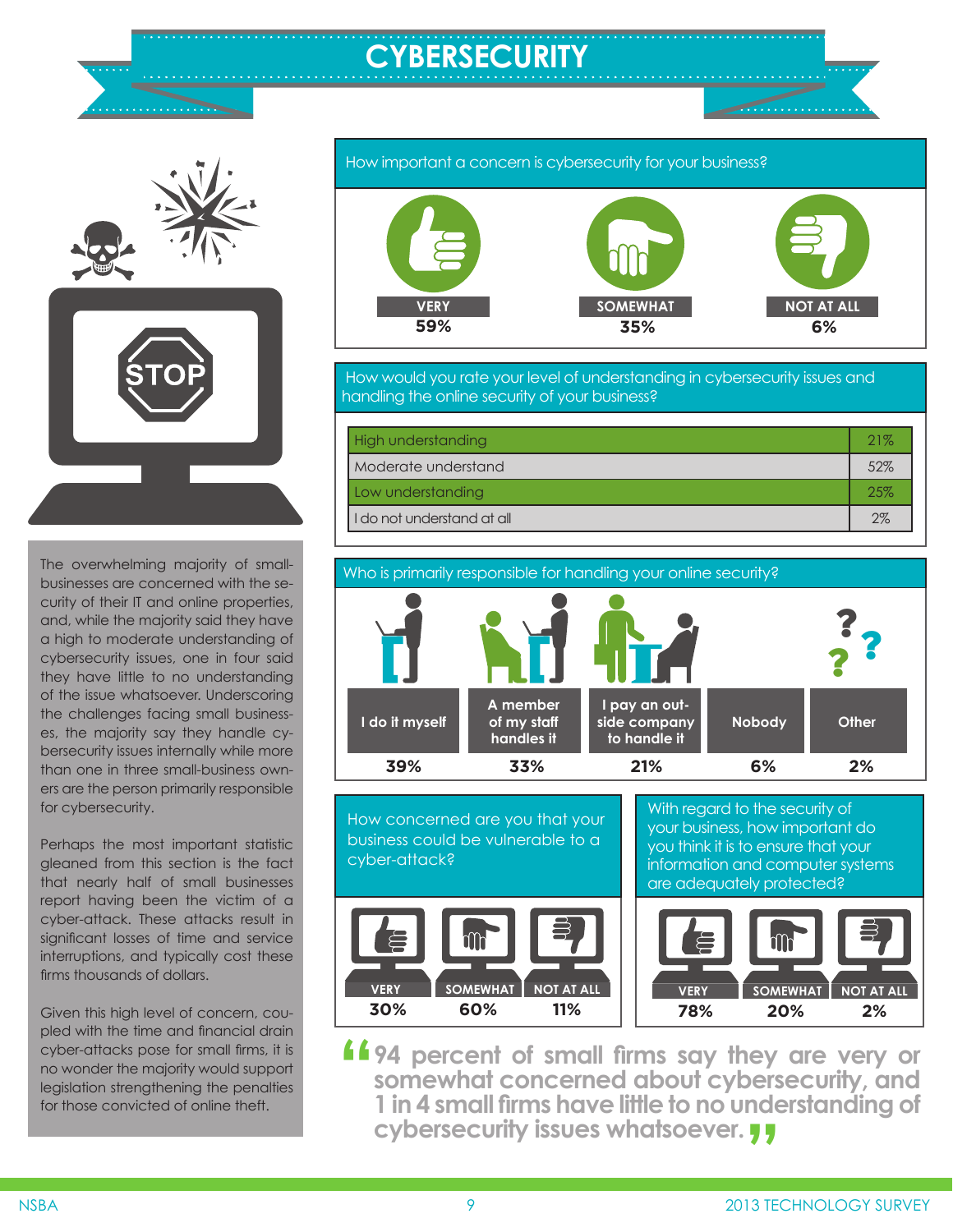# **CYBERSECURITY**

Has your business ever been the victim of a cyber-attack (i.e. computer virus, malware/spyware, banking trojan, etc.)?



Would you support legislation that strengthens the criminal penalties for those who are convicted of online stealing (i.e. customer information, intellectual property, banking information, etc…)?



**The average cost associated with the cyber-attack, among those targeted, was \$8,699.48. Among those whose banking accounts were hacked, the average losses were \$6,927.50. " "** How did this cyber-attack impact your business? (check all that apply)

| I incurred a service interruption                                   | 59% |
|---------------------------------------------------------------------|-----|
| Information was falsely sent from my domains or email addresses     | 35% |
| My website was down                                                 | 19% |
| Other                                                               | 19% |
| Sensitive information and data was stolen                           | 5%  |
| The attack enabled hackers to access my business banking account(s) | 3%  |
|                                                                     |     |

**Exacerbating the cybersecurity issue for small firms is the fact that business checking accounts are NOT protected when it comes to online hacking, unlike consumer accounts. The majority of small firms, 75 percent aren't even aware of this. !! "**

Among those who were the victim of a cyber-attack, how long did it take you to resolve the issue?



| Less than 1 day      | 38% |
|----------------------|-----|
| Between $1 - 3$ days | 40% |
| Between $3 - 7$ days | 11% |
| More than a week     | 7%  |
| More than two weeks  | 5%  |
|                      |     |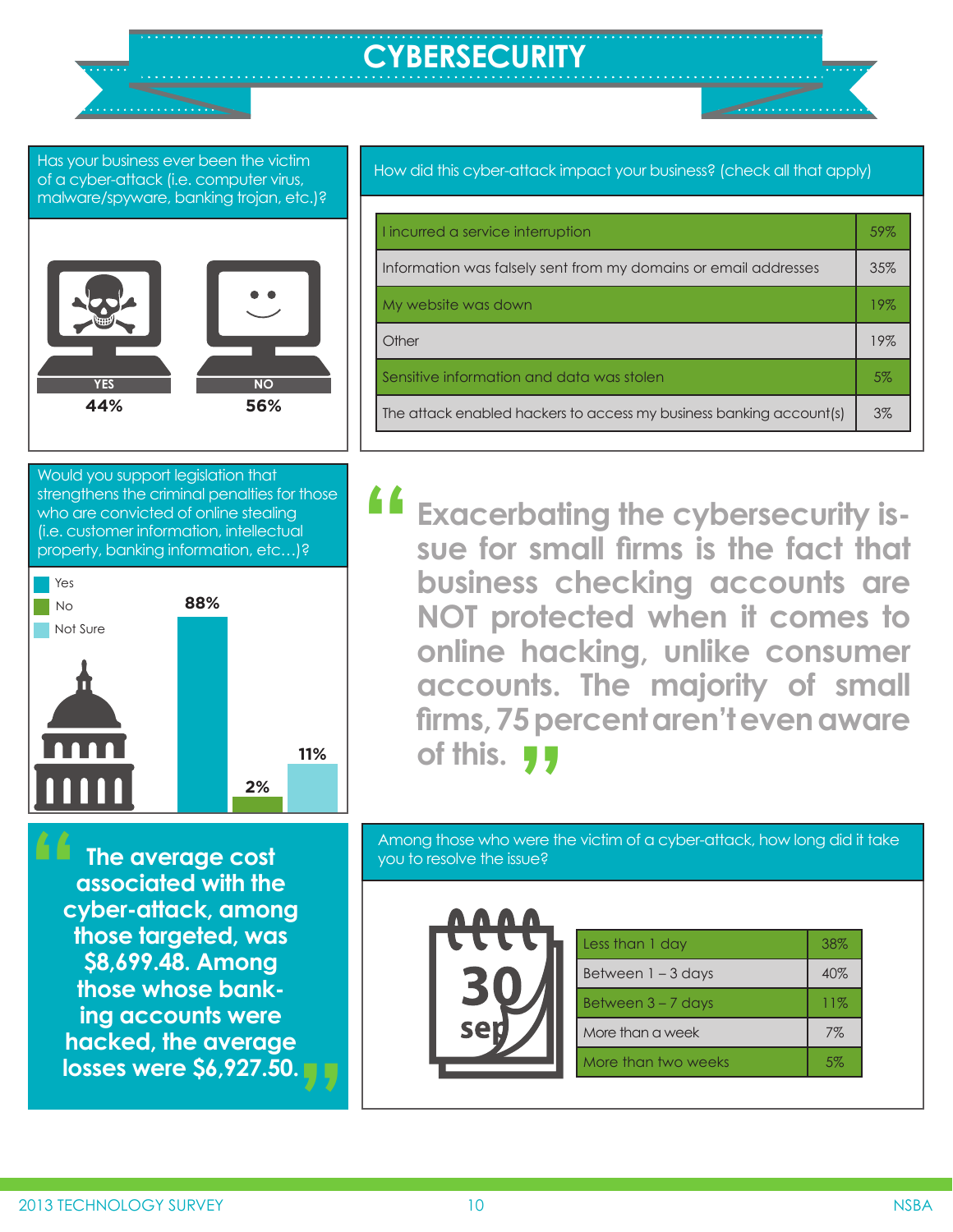The majority of small firms do collect customer information for their own, internal purposes and contact those customers from time to time on company-related items. Additionally, the majority do obtain prior consent to collect this information. It is worth noting, with the increasing complexity of data-mining and the legal issues that accompany such operations, just one percent of small firms share or sell their customer's information with outside parties.

Please indicate which of the following actions you take with your customers' information. (check all that apply)

| I collect it                                                                      | $4()$ % |
|-----------------------------------------------------------------------------------|---------|
| I maintain a customer database                                                    | 61%     |
| I contact my customers from time to time (via phone, email or mail)               | 60%     |
| I share some or all of my customer database with outside companies or individuals | $1\%$   |
| I sell some or all of my customer database with outside companies or individuals  | $0\%$   |
| I do not collect any customer information                                         | 74%     |

Do you currently obtain prior approval from customers before collecting, storing, using, or disclosing their personal data and information?



**Less than 1 percent of small businesses share or sell their customer's information " with outside parties.**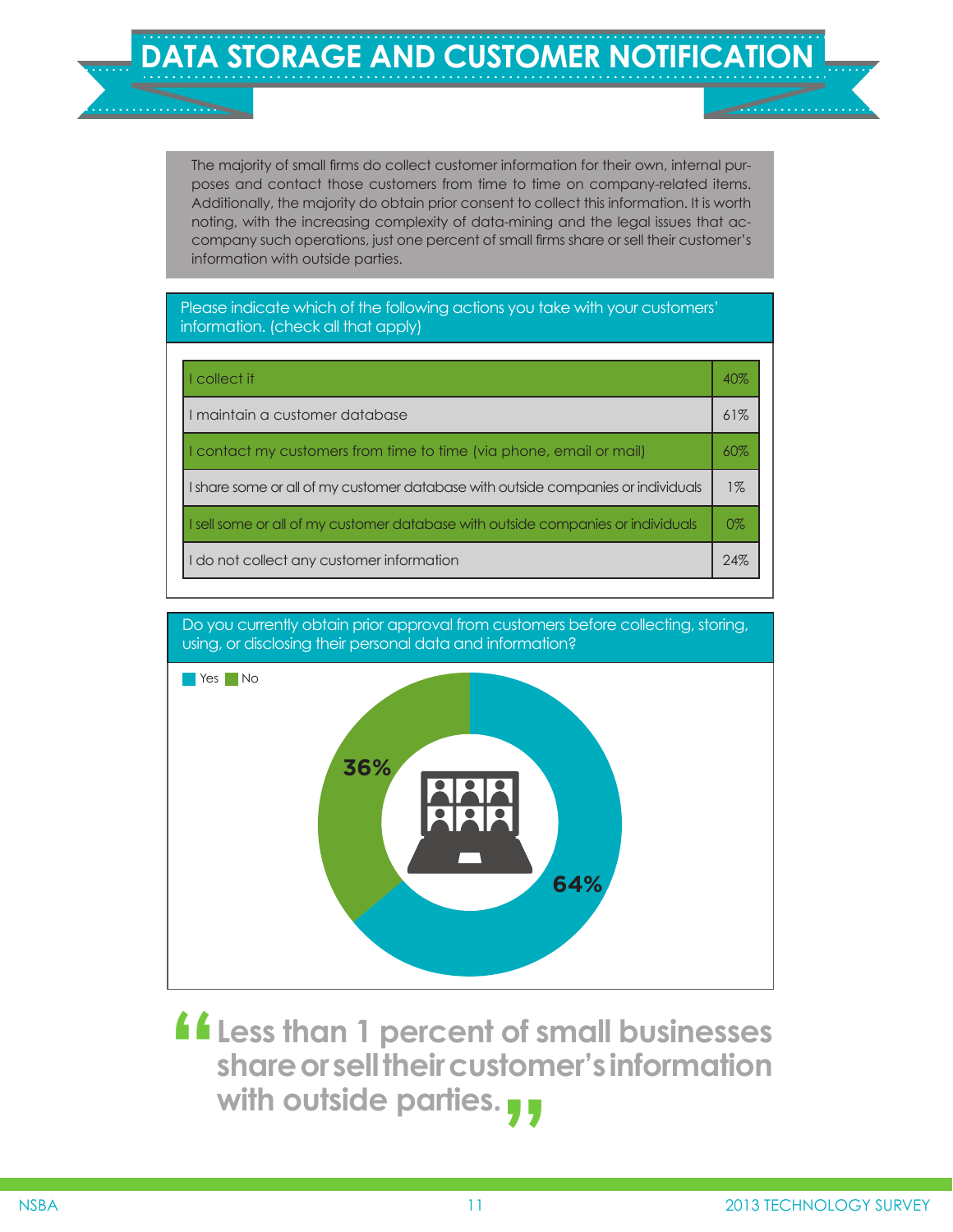**INNOVATION AND INTELLECTUAL PROPERTY**

Innovation and intellectual property is a growing issue for small business. In fact, small, innovative firms produce 16 times more patents per employee than large patenting firms, according to the U.S. Small Business Administration Office of Advocacy.

This survey found that one in four small firms report owning a patent, and the majority of those developed the technology themselves rather than purchasing the patent. Unfortunately, among those impacted by the new patent reform law, the America Invents Act, the overwhelming majority say it has had a negative impact on their business.

Ownership of these patents is an important piece of any patenting firm's strategy. Four in 10 small firms report selling or licensing a patented technology and one in 10 report having been threatened with a lawsuit or sued for patent infringement.

**Among those who were the subject of a patent dispute, just 13 percent said they took the case to court and won and 27 percent were forced to settle due to the costs of moving for-" ward. "**

 If you hold any patents, did you purchase them or develop them? Have you ever sold or licensed patented technology that you developed? Have you ever been threatened with a lawsuit or sued for patent infringement? Develop Purchase I don't hold any patents **Yes** No Yes No **23% 1% 76% 41% 59% 10% 90%** Among those threatened with a patent lawsuit, who were you threatened or sued by regarding patent infringement? (Check all that apply) Individual inventor **1** 53% Large corporation 140% Patent assertion entity **20%** Other 7% \*The majority of "other" responses were: case was dropped prior to moving forward in court.

**While the threat of suit has faced 10 percent f f** while the threat of suit has faced 10 percent of small firms, the overwhelming majority report no such issue.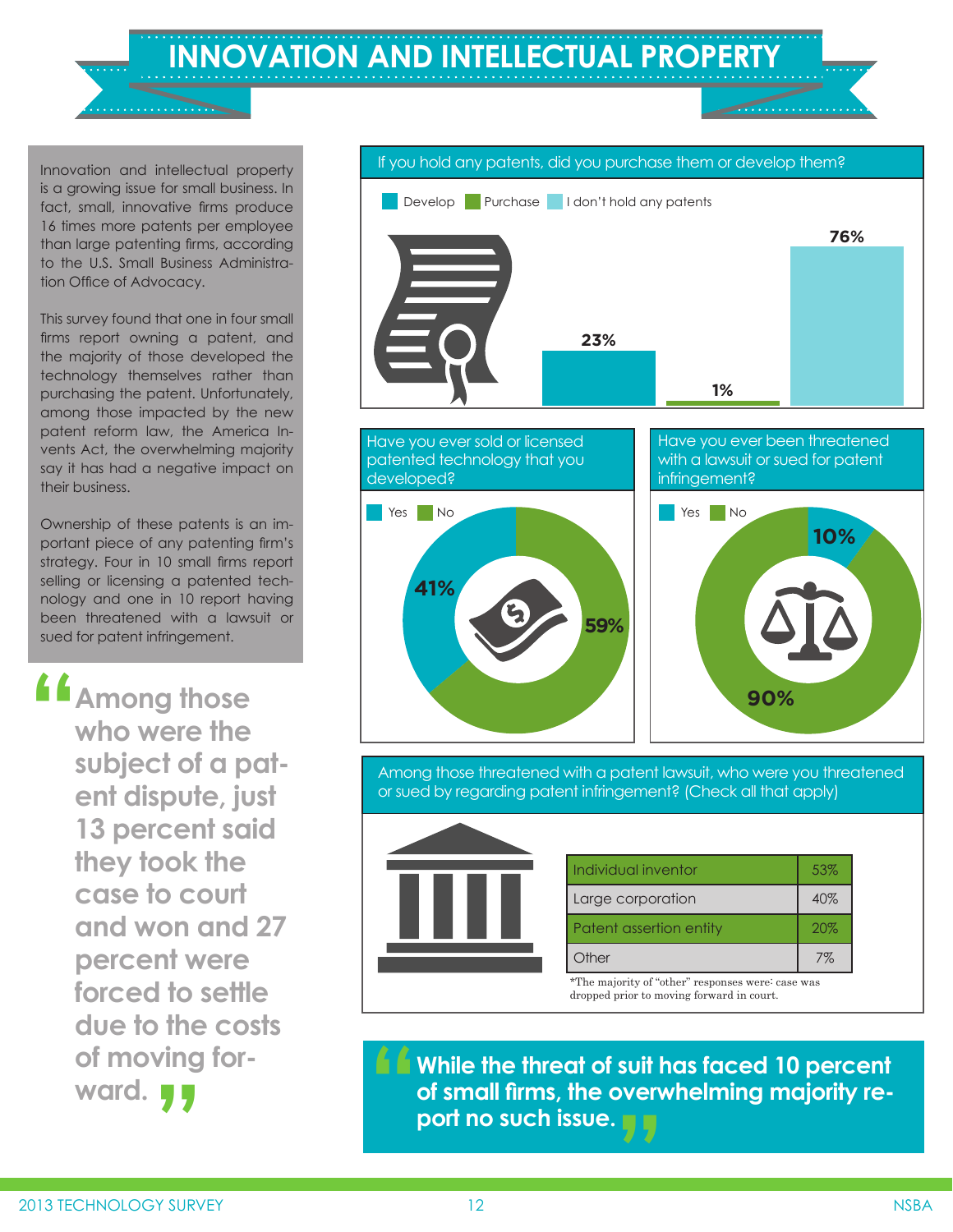

The 2013 Small Business Technology Survey was conducted on-line August 14 - 23, 2013 among 845 small-business owners—both members and nonmembers of NSBA—representing every industry in every state in the nation. While the survey was sent to a larger sample set than a similar survey conducted by NSBA in 2010, the demographics were largely in-line with the previous sample sets. It is worth mentioning that the respondents to this survey represented a slightly smaller average size business and a slightly heavier concentration of businesses in the sciences/ technical services and IT industries, however, the trending data provided is largely unaffected by these minor shifts, resulting in valid trending data.